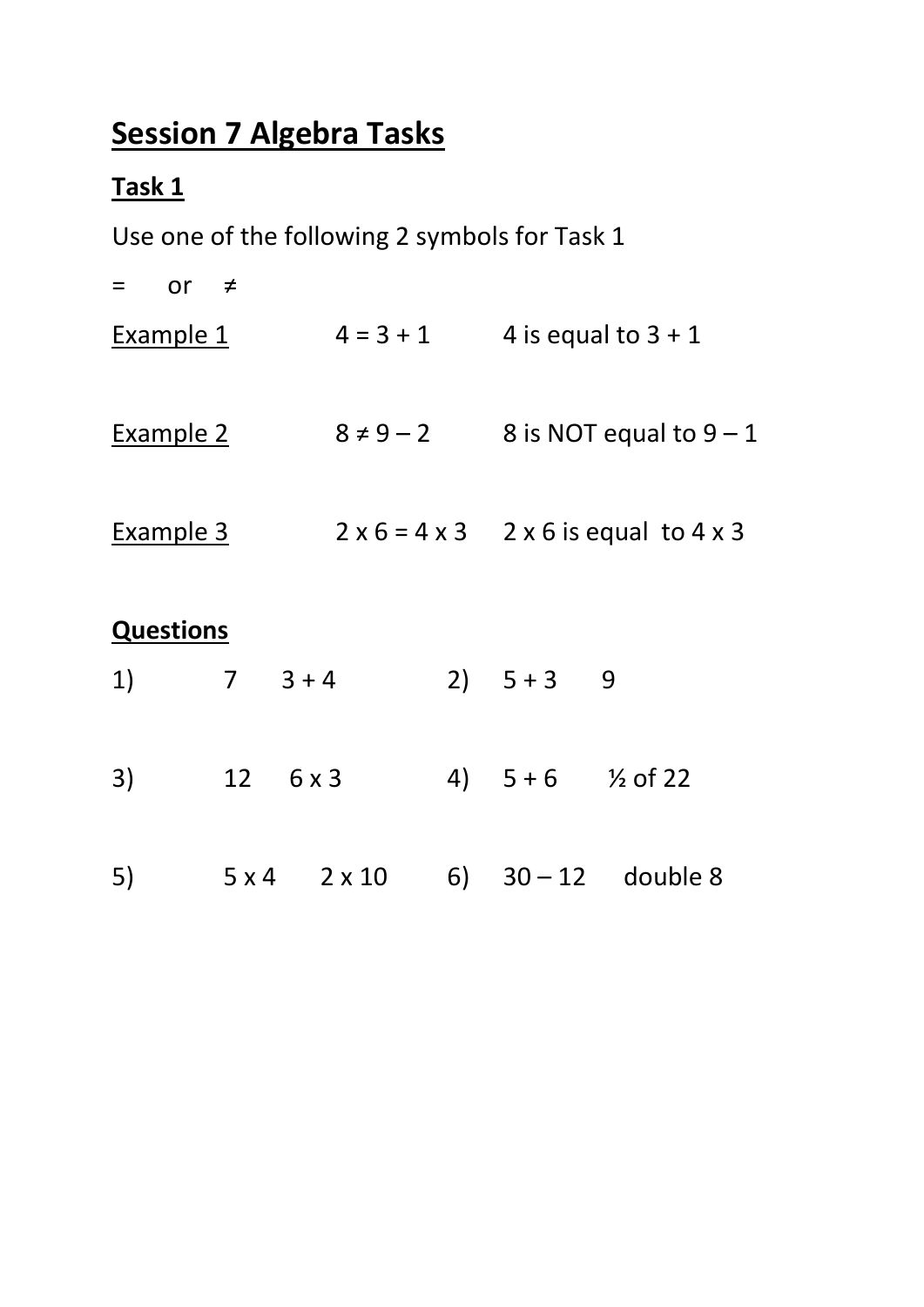Use one of the following 3 symbols for Task 2

| $\,<\,$          |     | $\qquad \qquad$ |                                    | $=$ |                       |                  |   |                 |            |    |
|------------------|-----|-----------------|------------------------------------|-----|-----------------------|------------------|---|-----------------|------------|----|
| Example 1        |     |                 | 4 < 5                              |     |                       | 4 is less than 5 |   |                 |            |    |
| Example 2        |     |                 | $8 - 1 > 6$ $8 - 1$ is more than 6 |     |                       |                  |   |                 |            |    |
| <u>Example 3</u> |     |                 | $2 \times 3 = 6$                   |     | $2 \times 3$ equals 6 |                  |   |                 |            |    |
| Set 1            |     |                 |                                    |     |                       | Set 2            |   |                 |            |    |
| 1)               | -7  | 5               |                                    |     |                       |                  |   | 1) $9 \times 2$ |            | 14 |
| 2)               | - 5 | 5               |                                    |     |                       |                  |   | $2) 9 + 3$      |            | 5  |
| 3)               | 12  | 7               |                                    |     |                       | 3) 11            |   | $\sim$          | - 2        | 11 |
| 4)               | 10  | 6               |                                    |     |                       |                  |   | 4) $7 \times 3$ |            | 3  |
| 5)               | - 6 | 4               |                                    |     |                       |                  |   | $5) 5 + 4$      |            | 7  |
| 6)               | 4   | 4               |                                    |     |                       | 6) 8             |   | ٠               | - 2        | 11 |
| 7)               | 9   | 11              |                                    |     |                       | 7)               | 8 |                 | $\times$ 2 | 7  |
| 8)               | - 6 | 2               |                                    |     |                       | 8) 5             |   | ۰.              | з          | 4  |
| 9) 8             |     | 5               |                                    |     |                       | 9) 3             |   | ۰               | 1          | 4  |
| 10) 11           |     | 10              |                                    |     |                       | 10) $3 \times 2$ |   |                 |            | 8  |
| 11)              | -3  | 5               |                                    |     |                       | 11) 6            |   | 4               | - 3        | 4  |
| 12) 5            |     | 5               |                                    |     |                       | 12) 8            |   | ۰               | 1          | 6  |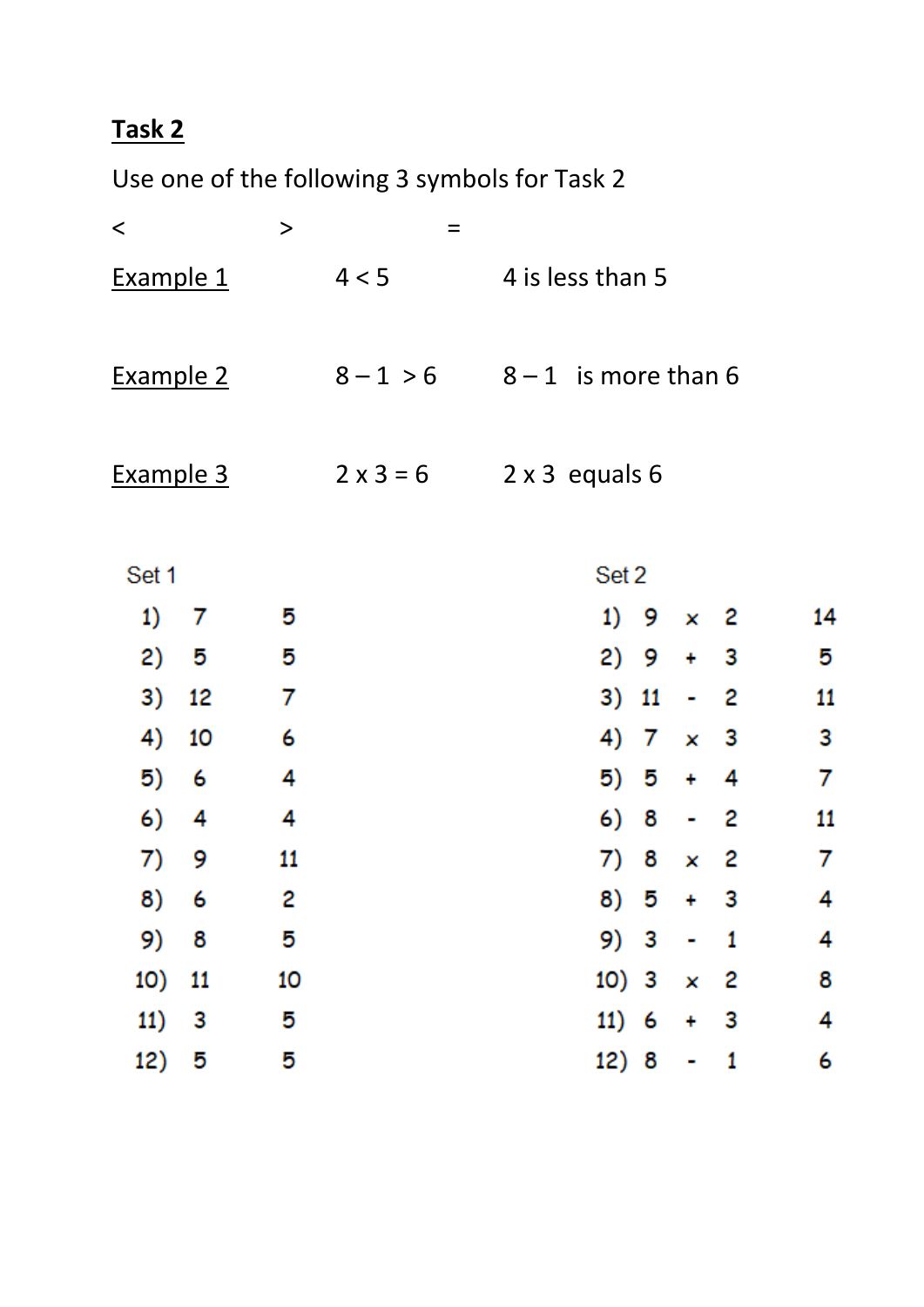Use one of the following 3 symbols for Task 3

| $\langle$        | $\geq$                       |    |                               |                       |
|------------------|------------------------------|----|-------------------------------|-----------------------|
| <b>Questions</b> |                              |    |                               |                       |
|                  | 1) $7 \times 3$ $5 \times 4$ |    |                               | 2) $15 + 3$ double 10 |
| 3)               | double $19$ 6 x 6            |    | 4) $15+6$ $\frac{1}{2}$ of 46 |                       |
| 5)               | 5x9<br>6 x 8                 | 6) |                               | $29 + 56$ double 43   |

#### **Task 4**

Write down the missing number

| 1) | $3 + \lozenge = 5$   | 2) $0 + 7 = 10$         |
|----|----------------------|-------------------------|
| 3) | $8 + 0 = 14$         | 4) $\Diamond$ + 7 = 16  |
| 5) | $13 + \lozenge = 19$ | 6) $\Diamond + 17 = 25$ |
| 7) | $9 - 0 = 6$          | 8) $\sqrt{0} - 3 = 7$   |
| 9) | $5 \times 0 = 20$    | 10) $0 \times 6 = 12$   |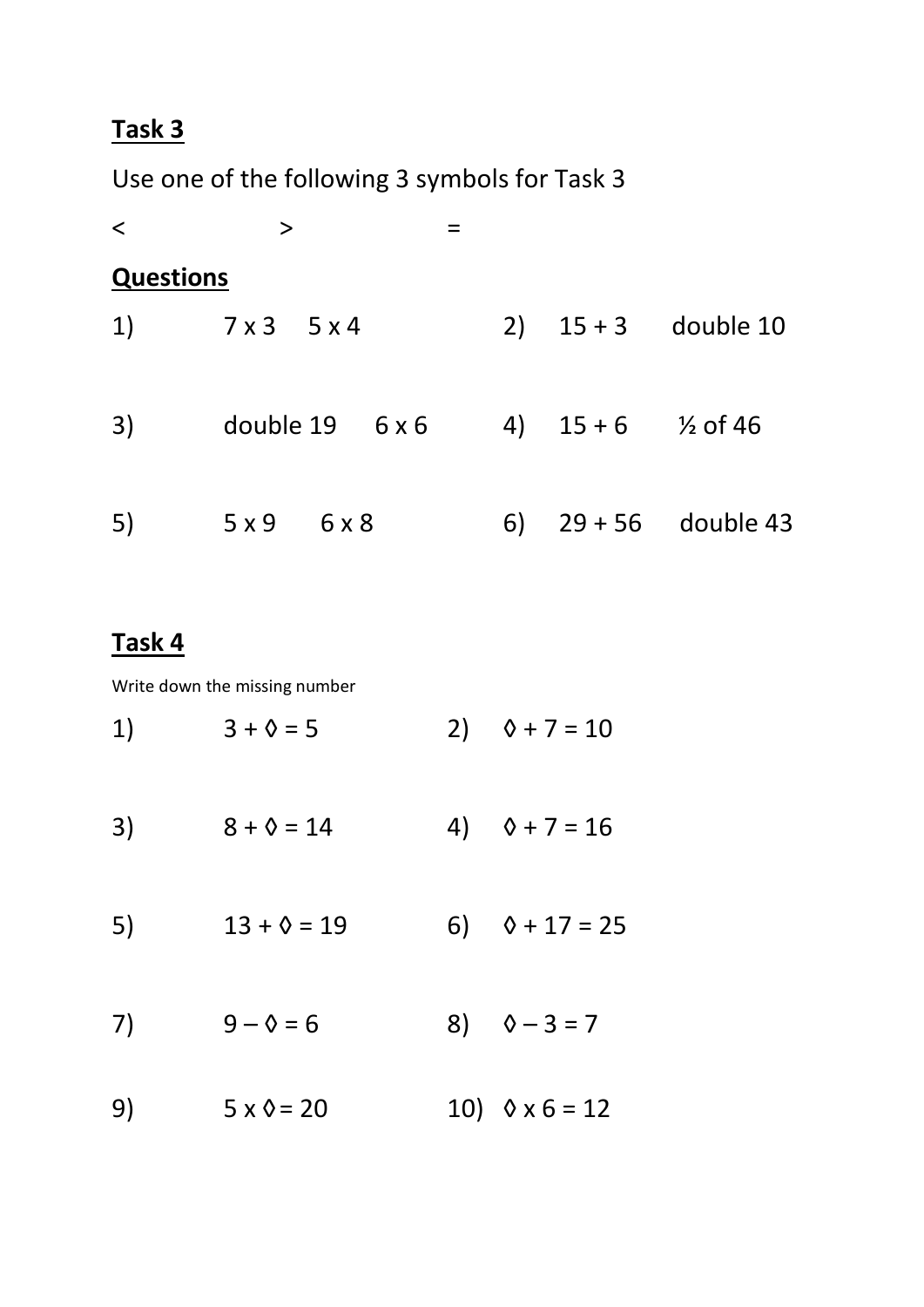Solve the algebraic equation to find the value of *x*

1)  $x + 3 = 8$  2)  $x + 7 = 13$ 3)  $x + 5 = 12$  4)  $x + 12 = 21$ 5)  $x + 23 = 31$  6)  $x + 30 = 71$ 7)  $3x = 12$  8)  $4x = 20$ 9) 5*x = 10* 10) 6*x = 18*